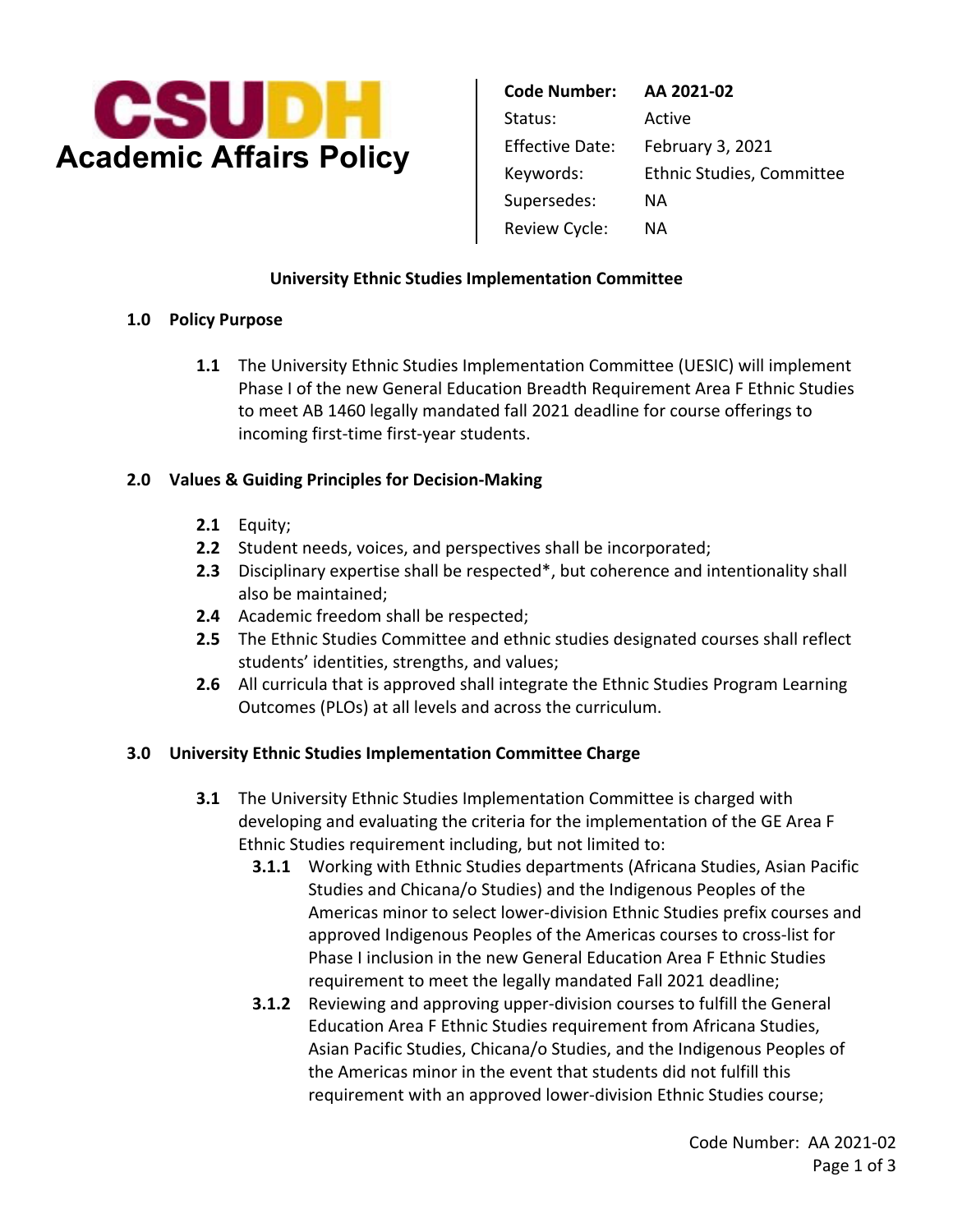- **3.1.3** Utilizing the approved list of core competencies/student learning outcomes developed by the CSU Ethnic Studies Council and listed in the CSU General Education Breadth Requirements Area F and any criteria established by the University Ethnic Studies Committee (UESC) to approve the aforementioned qualifying courses.
- **3.1.4** Determining the mode for cross-listed course prefixes.

# **4.0 Functions & Responsibilities within the University Curriculum Process**

- **4.1** The UESIC shall be integrated and function as an integral part of the university curriculum review process. The specific ordering of submitting proposed Ethnic Studies courses shall be delineated by the Ethnic Studies Implementation Committee Policy Passed 01/27/2021 by the ASCSUDH Page 4 of 8 University Curriculum Committee in consultation with college curriculum committees, the General Education Committee (if appropriate), and the Dean of Undergraduate Studies.
	- **4.1.1** Courses selected for Phase I inclusion must have been approved through both the General Education Committee and the University Curriculum Committee.

# **5.0 Chair Designation & Committee Membership**

- **5.1** The UESIC shall be chaired by a faculty member with a terminal degree whose appointment is in one of the following Ethnic Studies departments: Africana Studies, Asian Pacific Studies, or Chicana/o Studies. The chair shall be a voting member of the committee and may also represent their department as one of the members designated below.
	- **5.1.1** The chair will be elected by the UESIC.
- **5.2** The UESIC Membership shall be as follows:
	- **5.2.1** Voting Members [selection process voting at department/program level].
		- **5.2.1.1** Departments will elect one tenure-track or tenured faculty member from each of the following departments: Africana Studies, Asian Pacific Studies, Chicana/o Studies, and the Indigenous Peoples of the Americas interdepartmental minor.
		- **5.2.1.2** Departments will elect one non-tenure-track faculty member from each of the following departments: Africana Studies, Asian Pacific Studies, Chicana/o Studies, and the Indigenous Peoples of the Americas interdepartmental minor.
		- **5.2.1.3** One student designated by Associated Students Incorporated.
	- **5.2.2** Faculty voting members shall serve for two years.
	- **5.2.3** Ex-Officio Non-Voting Members shall be as follows and serve annually:
		- **5.2.3.1** Director of the Faculty Development Center [or designee],
		- **5.2.3.2** Dean of Undergraduate Studies, and
		- **5.2.3.3** Administrative Analyst Specialist Office of Academic Programs.